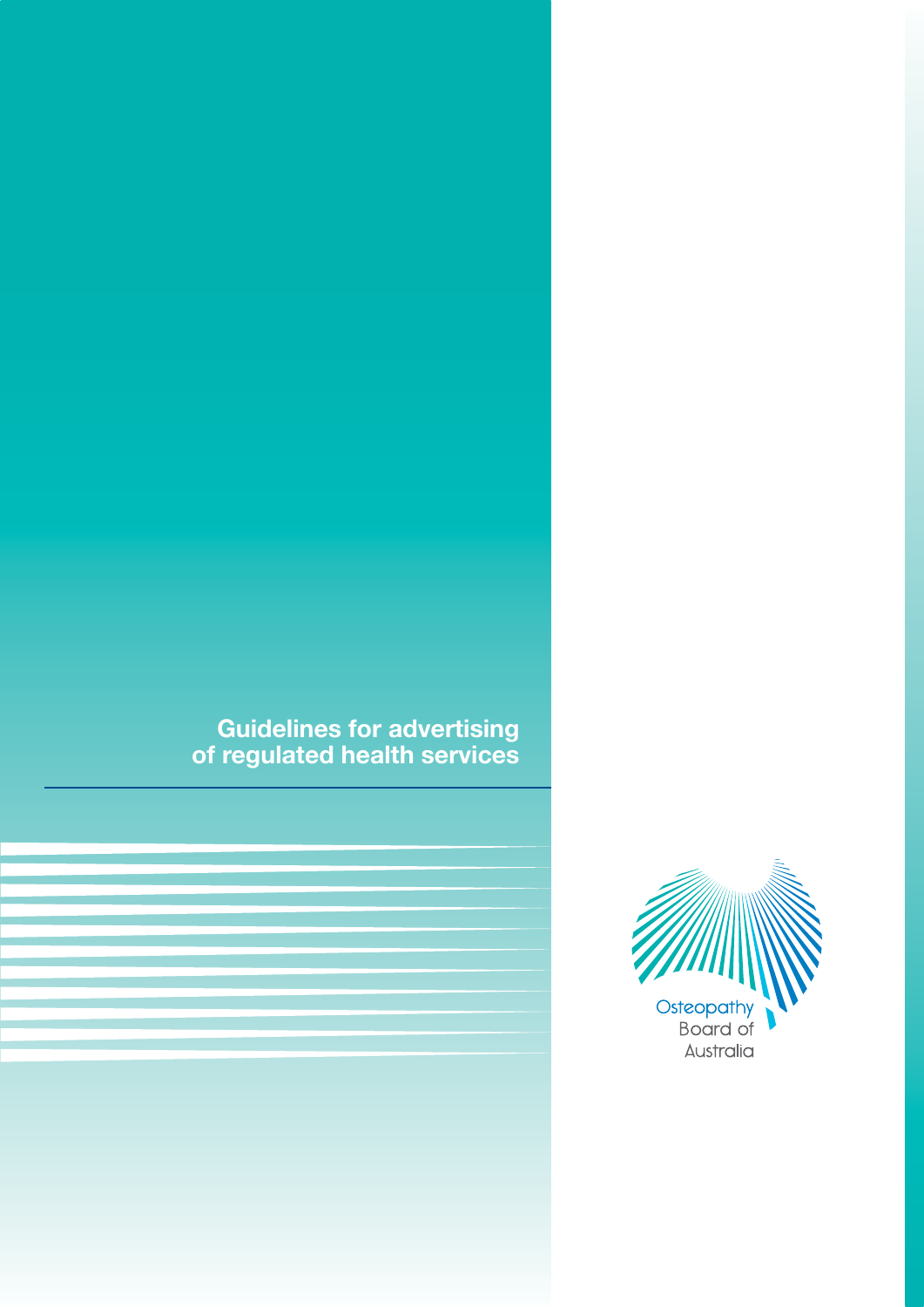

# **Contents**

|                                               | Introduction                            |                                                                  | 1              |  |  |
|-----------------------------------------------|-----------------------------------------|------------------------------------------------------------------|----------------|--|--|
|                                               | Who needs to use these guidelines?<br>1 |                                                                  |                |  |  |
|                                               | Summary of guidelines<br>1              |                                                                  |                |  |  |
| Advertising of regulated health services<br>2 |                                         |                                                                  |                |  |  |
| 1                                             | Definition of advertising               |                                                                  |                |  |  |
|                                               | 1.2                                     | Advertising of products                                          | $\overline{c}$ |  |  |
| 2                                             | Obligations under other legislation     |                                                                  |                |  |  |
|                                               | 2.1                                     | Trade Practices Act 1974 (Cwlth)                                 | $\overline{c}$ |  |  |
|                                               | 2.2                                     | Fair trading legislation                                         | $\overline{c}$ |  |  |
|                                               | 2.3                                     | Therapeutic goods legislation                                    | 3              |  |  |
| 3                                             | Professional obligations                |                                                                  | 3              |  |  |
|                                               | 3.1                                     | Ensuring competence                                              | 3              |  |  |
|                                               | 3.2                                     | Professional qualifications                                      | 3              |  |  |
|                                               | 3.3                                     | Substantiation of claims                                         | 3              |  |  |
|                                               | 3.4                                     | Authorising the content of advertising                           | 3              |  |  |
|                                               | 3.5                                     | No substitute for informed consent                               | 4              |  |  |
| 4                                             |                                         | What is acceptable advertising?                                  | 4              |  |  |
| 5                                             |                                         | What is unacceptable advertising?                                | 4              |  |  |
| 6                                             | Specific requirements                   |                                                                  |                |  |  |
|                                               | 6.1                                     | Use of graphic or visual representations                         | 5              |  |  |
|                                               | 6.2                                     | Use of warning statements for surgical<br>or invasive procedures | 6              |  |  |
|                                               | 6.3                                     | Use of comparative advertising                                   | 6              |  |  |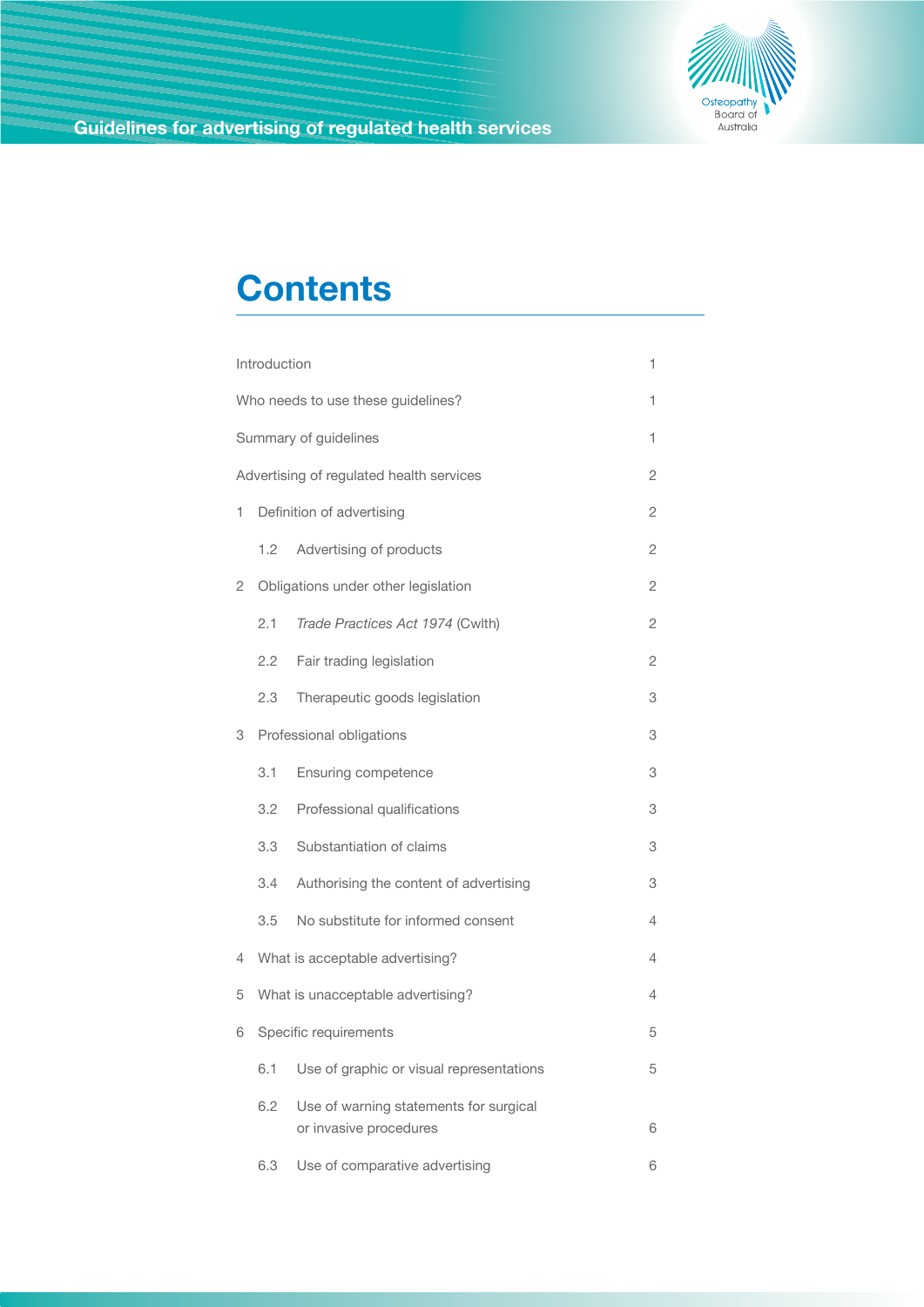

# **Contents (cont)**

|   | 6.4                                                | Advertising of qualifications and titles                                                              | 6  |
|---|----------------------------------------------------|-------------------------------------------------------------------------------------------------------|----|
|   | 6.5                                                | Advertising of price information                                                                      | 7  |
|   | 6.6                                                | Use of gifts or discounts in advertising                                                              | 8  |
|   | 6.7                                                | Use of scientific information in advertising                                                          | 8  |
| 7 | Advertising of therapeutic goods                   |                                                                                                       |    |
|   | 7.1                                                | Therapeutic Goods Advertising Code 2007                                                               | 8  |
|   | 7.2                                                | Advertising of scheduled medicines                                                                    | 8  |
|   | 7.3                                                | Advertising of vitamin supplements                                                                    | 8  |
|   | 7.4                                                | Advertisements for analgesics for internal use                                                        | 8  |
|   | 7.5                                                | Advertisements for Schedule 3 medicines listed<br>in Appendix H of the current Poisons Standard       | 9  |
|   | 7.6                                                | Use of Repeat Authorisation Forms for advertising                                                     | 9  |
|   | 7.7                                                | Other board-specific requirements                                                                     | 9  |
| 8 | Consequences of breach of advertising requirements |                                                                                                       |    |
|   | 8.1                                                | Registered health practitioners                                                                       | 9  |
|   | 8.2                                                | Persons who are not registered                                                                        | 10 |
| 9 |                                                    | How a notification or complaint may be made                                                           | 10 |
|   | 10 Definitions<br>10                               |                                                                                                       |    |
|   | Attachment 1                                       |                                                                                                       |    |
|   |                                                    | Extract of relevant provisions from the Health Practitioner<br>Regulation National Law Act 2009 (Qld) | 11 |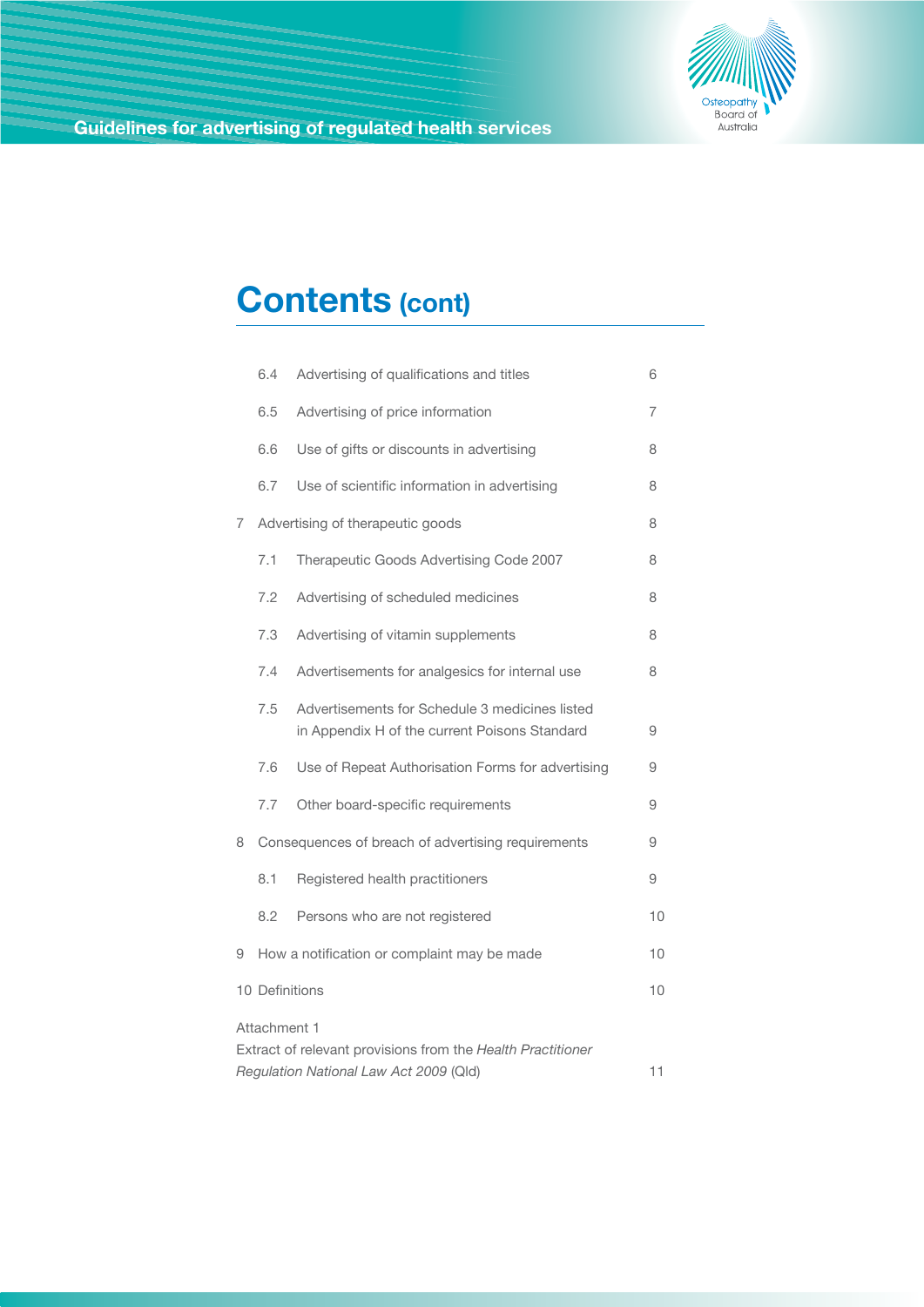

# **Introduction**

These guidelines for advertising of regulated health services (the guidelines) have been jointly developed by the national boards under s. 39 of the *Health Practitioner*  Regulation National Law 2009 (the National Law)<sup>1</sup>. The purpose of the guidelines is to provide guidance about the interpretation of the provisions of the National Law that apply to advertising of regulated health services. Under the National Law, a regulated health service means 'a service provided by, or usually provided by a registered health practitioner'.

The relevant sections of the National Law that apply to the regulation of advertising of regulated health services are set out in Attachment 1, 'Extract of relevant provisions from the *Health Practitioner Regulation National Law Act 2009* (Qld)'*.* In particular, s. 133 of the National Law states that 'a person must not advertise a regulated health service, or a business that provides a regulated health service, in a way that —

- (a) is false, misleading or deceptive or is likely to be misleading or deceptive; or
- (b) offers a gift, discount, or other inducement to attract a person to use the service or the business, unless the advertisement also sets out the terms and conditions of the offer; or
- (c) uses testimonials or purported testimonials about the service or business; or
- (d) creates an unreasonable expectation of beneficial treatment; or
- (e) directly or indirectly encourages the indiscriminate or unnecessary use of regulated health services.'

These guidelines have been developed to advise registered health practitioners and others who advertise the services provided by such practitioners of:

- the operation of s. 133 of the National Law
- how the boards are likely to interpret and apply these provisions, although boards will take into account all relevant facts and circumstances in each case
- what the boards have determined to be minimum standards of practice in relation to the advertising of regulated health services.

## **Who needs to use these guidelines?**

These guidelines apply to any person who provides or operates a business that provides regulated health services, including:

- practitioners registered under the National Law
- employers of practitioners
- other persons who provide services through the agency of a registered health practitioner.

Students who are registered under the National Law should also be familiar with these guidelines.

## **Summary of guidelines**

The national boards recognise the value of providing information to the public about registered health practitioners and the services they provide. Advertising can provide a means of conveying general information on the availability of services and procedures to consumers, helping them obtain a better understanding of services and options available, and enabling them to make informed health care choices.

Any information provided in an advertisement for a regulated health service should be reliable and useful, and assist consumers to make informed decisions about accessing services.

There are risks that false, misleading or deceptive advertising can lead to the indiscriminate or unnecessary provision of health services, or create unrealistic expectations about the benefits, likelihood of success and safety of such services, with possible adverse consequences for consumers. There is potential for inaccurate or misleading advertising of health services to cause harm to consumers, both physically and psychologically. This is particularly relevant in cases in which the consumer may be vulnerable or not sufficiently well informed to make a decision about the suitability of certain types of services.

The guidelines aim to support the provisions of the National Law, to protect the public from advertising that is false, deceptive and misleading, and provide guidance to practitioners about advertising of health services. They include an explanation of the possible consequences of breaching the advertising provisions of the National Law (see Section 8 below). The guidelines are also admissible in proceedings against a registered health practitioner as evidence of what constitutes appropriate professional conduct or practice for the health profession.

<sup>1</sup> The National Law is contained in the schedule to the *Health Practitioner Regulation National Law 2009* (Qld).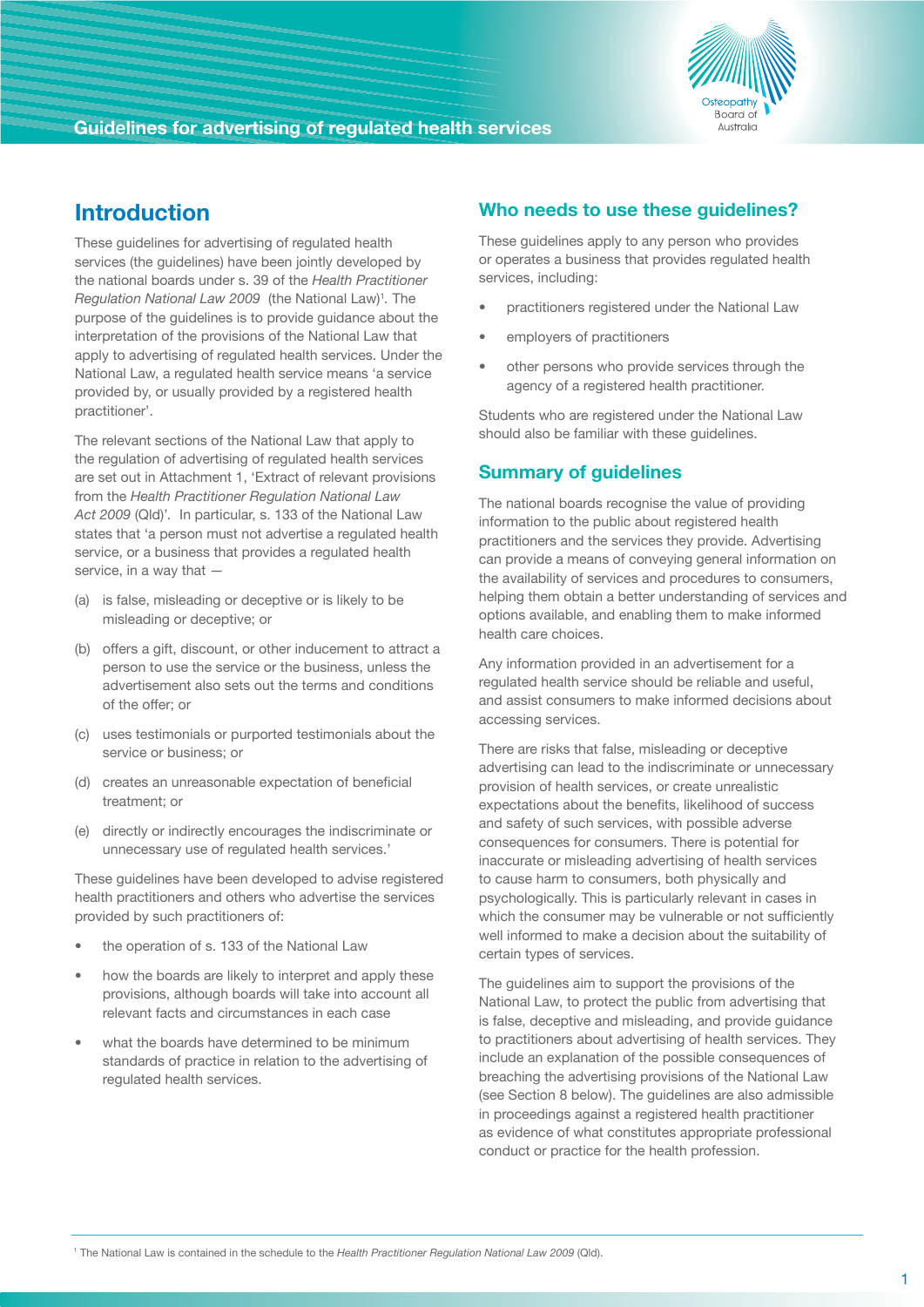

# **Advertising of regulated health services**

## **1 Definition of advertising**

The National Law does not contain a definition of 'advertising'. Therefore, for the purposes of these guidelines, advertising includes but is not limited to all forms of printed and electronic media, and includes any public communication using television, radio, motion pictures, newspapers, billboards, books, lists, pictorial representations, designs, mobile communications or other displays, the Internet or directories, and includes business cards, announcement cards, office signs, letterhead, telephone directory listings, professional lists, professional directory listings and similar professional notices.

Advertising also includes situations in which practitioners make themselves available or provide information for media reports, magazine articles or advertorials, including where practitioners make comment or provide information on particular products or services, or particular practitioners.

This definition excludes material issued to persons during consultations where such material is designed to provide the person with clinical or technical information about health conditions or procedures, and where the person is afforded sufficient opportunity to discuss and ask questions about the material. However, the information should not refer to services by the practitioner that could be interpreted as promoting that practitioner's services as opposed to providing general information to the patient or client about a procedure or practice. Also, this definition is not intended to apply to material issued by a person or organisation for the purpose of public health information, or as part of a public health program or to health promotion activities (e.g. free diabetes screening, which confer no promotional benefits on the practitioners involved). The definition does not apply to tenders, tender process, competitive business quotations and proposals, and the use of references about nonhealth services in those processes, provided the relevant material is not made available to the general public or used for promotional purposes (e.g. published on a website).

#### **1.2 Advertising of products**

The guidelines only apply to the advertising of products that are therapeutic goods within the meaning of the *Therapeutic Goods Act 1989* (Cwlth) and do not apply to the advertising of other products that are not associated with the provision of professional services.

## **2 Obligations under other legislation**

These guidelines relate specifically to advertising of services under s. 133 of the National Law. Persons who advertise regulated health services must also comply with Commonwealth, State and Territory consumer protection legislation. Compliance with these guidelines does not exempt advertisements for services from the need to comply with these laws.

## **2.1** *Trade Practices Act 1974* **(Cwlth)**

Under federal law, the *Trade Practices Act 1974* (Cwlth) permits advertising unless it is misleading or deceptive or likely to mislead or deceive.

The Australian Competition and Consumer Commission (ACCC) takes action against persons who make false or misleading claims about their products or services, and profit from the desire of vulnerable people to change their appearance or improve their wellbeing.

Practitioners should become familiar with the *Trade Practices Act 1974* (Cwlth). Practitioners are also referred to the publication *Fair treatment: Guide to the Trade Practices Act for the advertising or promotion of medical and health services* (Commonwealth of Australia, July 2000). This publication can be accessed on the ACCC's website at http://www.accc.gov.au.

## **2.2 Fair trading legislation**

As well as becoming familiar with relevant Commonwealth trade practices legislation, practitioners should also become familiar with the provisions of relevant State and Territory fair trading legislation that apply to unincorporated persons. The relevant Acts are:

- *• Fair Trading Act 1992* (ACT)
- *• Fair Trading Act 1987* (NSW)
- *Consumer Affairs and Fair Trading Act (NT)*
- *• Fair Trading Act 1989* (Qld)
- *Fair Trading Act 1987 (SA)*
- *• Fair Trading Act 1990* (Tas)
- *• Fair Trading Act 1999* (Vic)
- *Fair Trading Act 1987 (WA).*

The sections most relevant to advertising are those that address:

- unconscionable conduct
- misleading or deceptive conduct and false representations.

These provisions mirror those contained in the *Trade Practices Act 1974* (Cwlth).

The fair trading legislation refers to the substantiation of claims, unconscionable conduct, and misleading and deceptive conduct, including false representation in relation to goods and services.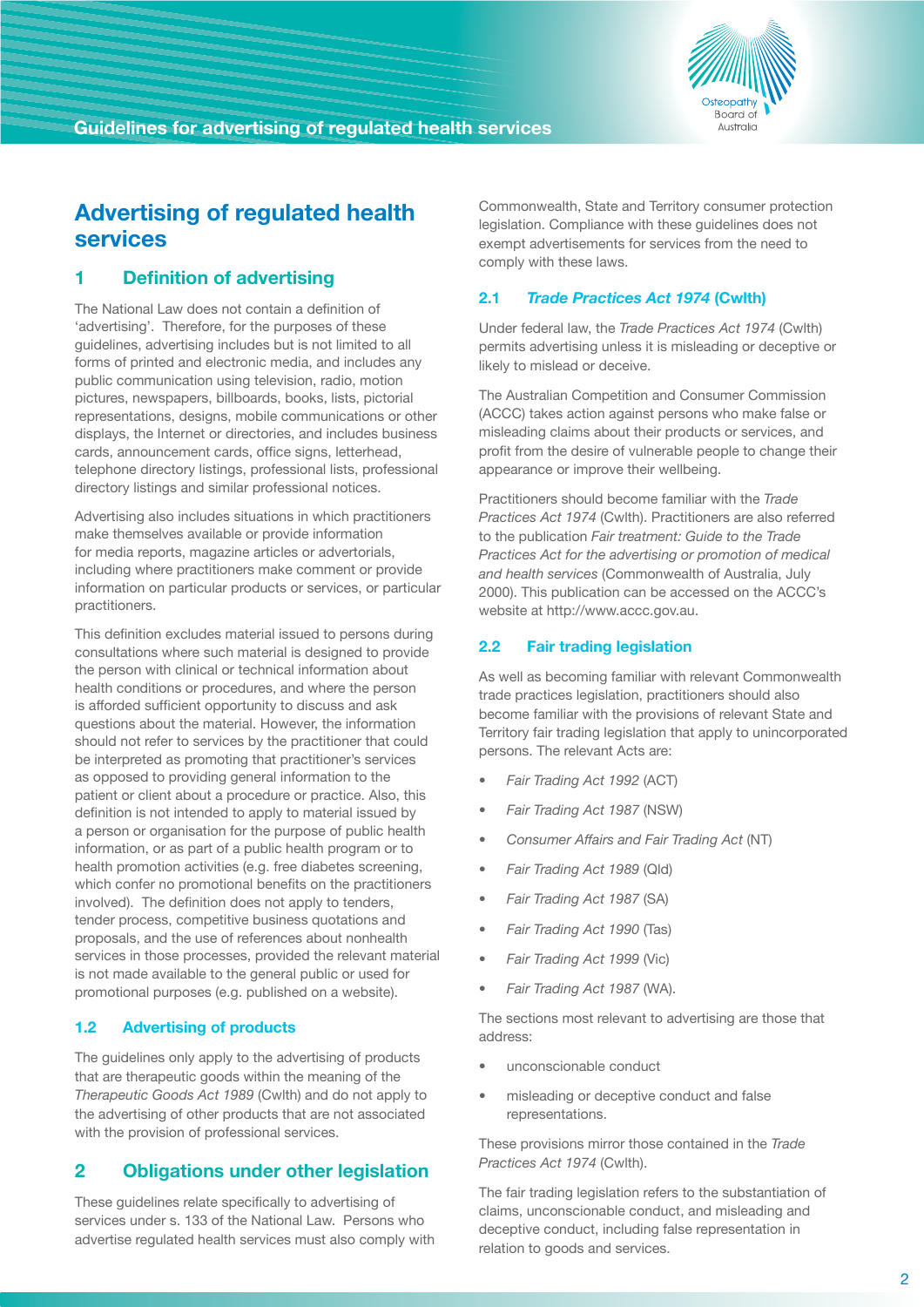

The relevant consumer affairs departments publish brochures with information regarding the advertising of services and penalties for breaches of the fair trading legislation.

## **2.3 Therapeutic goods legislation**

The advertising of therapeutic goods (including medicines and appliances) is regulated by the Commonwealth Therapeutic Goods Administration under the *Therapeutic Goods Act 1989* (Cwlth) and the Therapeutic Goods Regulations 1990 (Cwlth).

Under the *Therapeutic Goods Act 1989* (Cwlth), an 'advertisement in relation to therapeutic goods includes any statement, pictorial representation or design, however made, that is intended, whether directly or indirectly, to promote the use or supply of the goods'.

With respect to the advertising of therapeutic goods, practitioners are expected to comply with the requirements of the *Therapeutic Goods Act 1989* (Cwlth), and regulations and relevant standards, including:

- *• Therapeutic Goods Advertising Code 2007*
- *• Price Information Code of Practice.*

The full text of the *Therapeutic Goods Advertising Code 2007* may be downloaded from the Therapeutic Goods Advertising Code Council's website at http://www.tgacc.com.au.

For specific requirements with respect to the advertising of therapeutic goods, see Section 7, 'Specific requirements of these guidelines'.

There are also restrictions on the advertising of scheduled medicines in each State and Territory's drugs and poisons legislation.

## **3 Professional obligations**

Practitioners should always consider their professional ethical obligations and their legal obligations when advertising services. Persons who advertise services should always be aware that consumers of regulated health services may not be in a position to judge the merits of advertised services and products, and that they are more likely to hold a regulated health provider in some esteem, making them more vulnerable to believing the advertising claims.

Practitioners should not advertise in a manner that could be considered as attempting to profit from or take advantage of limited consumer understanding of the properties of medicines, other therapeutic goods or services.

## **3.1 Ensuring competence**

When advertising a regulated health service, a practitioner should ensure that he or she is competent by reason of his or her education, training and/or experience to provide the service advertised, or to act in the manner or professional capacity advertised.

## **3.2 Professional qualifications**

Practitioners must state clearly their professional qualifications. Credentials and a practitioner's expertise in a particular field should be clear to the public. A practitioner who does not hold specialist registration or an endorsement must not claim or hold himself or herself out to be a specialist or to hold endorsed registration, either explicitly or by implication, or attempt to convey that perception to the public. See Section 6.4, 'Advertising of qualifications and titles' for further information.

## **3.3 Substantiation of claims**

Practitioners must be certain that they can substantiate any claims made in advertising material, particularly in relation to outcomes of treatment, whether implied or explicitly stated. Unless there is accepted scientific evidence that there are no material risks associated with the type of treatment, an advertisement for health services should alert the public to the fact that there are associated health risks.

#### **3.4 Authorising the content of advertising**

Practitioners are responsible for the style and content of all advertising material associated with the provision of their goods and services. Practitioners may not delegate accountability for ensuring the accuracy of advertising and compliance with these guidelines to an administrator, manager, director, media or advertising agency, or other unregistered person.

An employed practitioner may not have direct control over the content of an advertisement. However, employed practitioners are required to review the content of any advertising of their services and to take reasonable steps to prevent any noncompliance with these guidelines.

Practitioners should not allow the services they provide to be advertised, or make themselves available for 'advertorials', media reports or magazine articles to promote particular health services or therapeutic goods unless they have made specific arrangements to approve and sign off the content, and have had reasonable opportunity to ensure that the published version of the advertorial or promotional article adheres to these guidelines. This requirement only applies to advertising, that is, promotional activities, and comments that are part of independent news reporting where individual practitioners or health services do not derive any benefit are not captured.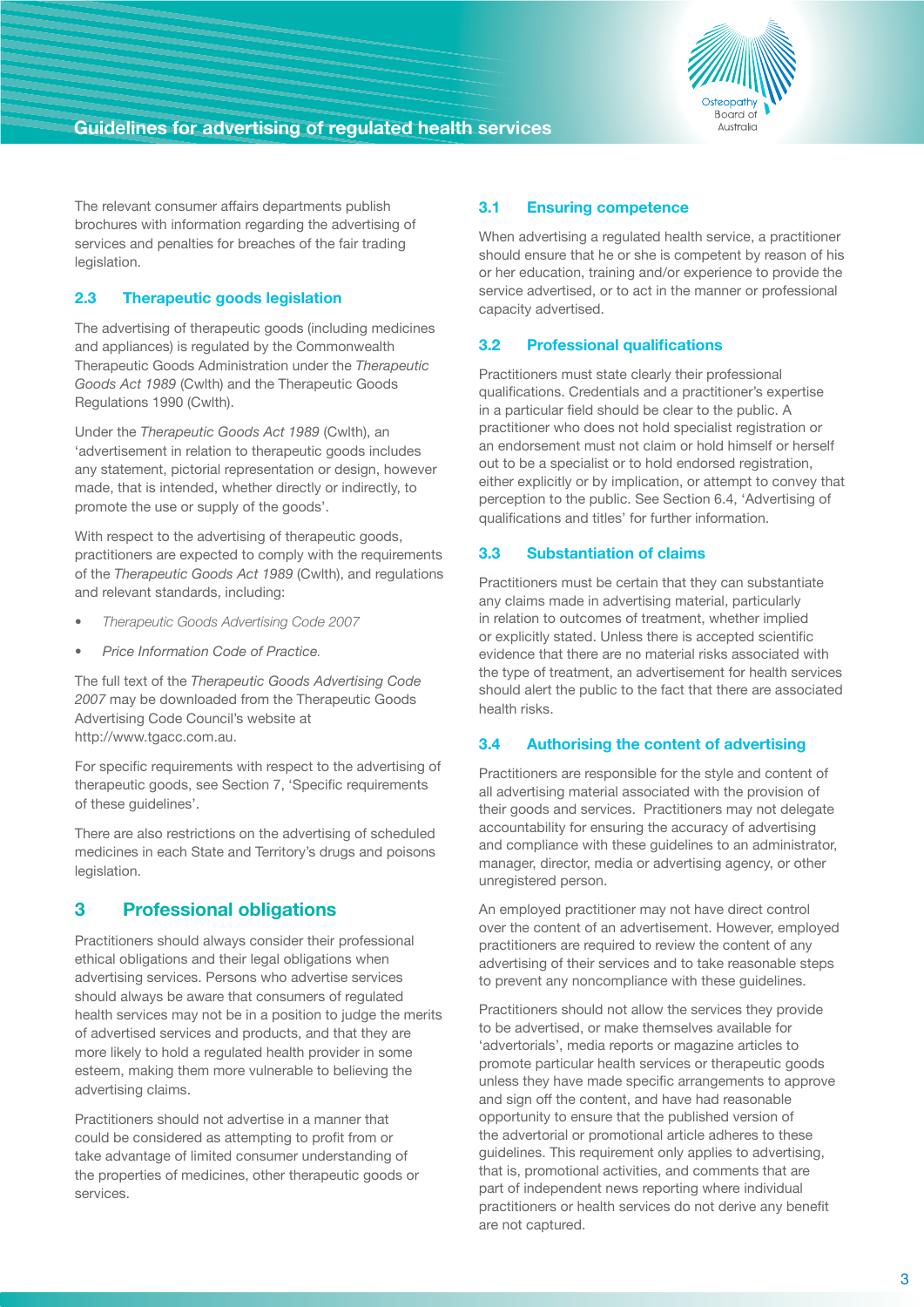

## **3.5 No substitute for informed consent**

The main purpose of advertising of health services is to present information that is reasonably needed by consumers to make an informed initial decision about the availability and suitability of the services offered. Any initial decision by a consumer in response to an advertised service does not substitute for informed consent and does not remove the obligation on a practitioner to obtain informed consent before proceeding to provide the service.

## **4 What is acceptable advertising?**

Advertising used to inform the public of the availability of regulated health services may be considered to comply with these guidelines if it is information published in the public interest, and is factual, honest, accurate, clear, verifiable and not misleading. This section is intended to provide examples of the type of advertising of services that the boards consider to be acceptable. These examples are not intended to be exhaustive. As such, advertising may contain:

- (a) a factual and clear statement of the service(s) and/or any product(s) offered
- (b) contact details of the office of the practitioner, including email or website addresses, and telephone numbers
- (c) the gender of practitioners
- (d) a statement of office hours regularly maintained by the practitioner and the availability of after-hours services
- (e) for any surgical and/or invasive procedures, the appropriate warning statement in a clearly visible position (see Section 6.2, 'Use of warning statements for surgical or invasive procedures')
- (f) non-enhanced photos or drawings of the practitioner or his or her office
- (g) advice on the availability of wheelchair access to any premises to which the advertisements relate
- (h) a statement of any language(s) other than English fluently spoken by the practitioner or another person in his or her office (this does not affect other guidance provided by the national board about use of qualified interpreters where appropriate)
- (i) a statement about fees charged, bulk-billing arrangements, or other insurance plan arrangements and instalment fee plans regularly accepted
- (j) a statement of the names of schools and training programs from which the practitioner has graduated and the qualifications received, subject to Section 6.4, 'Advertising of qualifications and titles'
- (k) reference to any practitioners who hold specialist registration or endorsement under the National Law and their area of specialty or endorsement
- a statement of the teaching positions currently or formerly held by the practitioner in board-approved or accredited institutions, together with relevant dates
- (m) a statement of the accreditation or certification of the practitioner with a public board or agency, including any affiliations with hospitals or clinics
- (n) a statement of safety and quality accreditation of the practice or health care setting
- (o) a list of the practitioner's peer reviewed publications
- (p) any statement providing public health information encouraging preventative or corrective care (public health information should also be evidence based wherever possible).

## **5 What is unacceptable advertising?**

This section is intended to provide a clear indication of the type of advertising of services that the boards consider to be unacceptable. Where examples are provided, they are intended to assist practitioners and other persons who advertise regulated health services to comply with the advertising provisions of the National Law. They are not intended to be exhaustive.

To comply with s. 133 of the National Law and these guidelines, advertising of services must not:

- (a) create or be likely to create unwarranted and unrealistic expectations about the effectiveness of the health services advertised
- (b) encourage (directly or indirectly) inappropriate, indiscriminate, unnecessary or excessive use of health services; for example, references to a person improving their physical appearance and the use of phrases such as 'don't delay', 'achieve the look you want' and 'looking better and feeling more confident' have the potential to create unrealistic expectations about the effectiveness of certain services and encourage unnecessary use of such services
- (c) mislead, either directly, or by implication, use of emphasis, comparison, contrast or omission
- (d) use testimonials or purported testimonials
- (e) compare different regulated health professions where there is no evidence on which to base the comparison and/or in a way that may mislead or deceive
- (f) claim that the services provided by a particular regulated health profession are better, as safe as or safer than others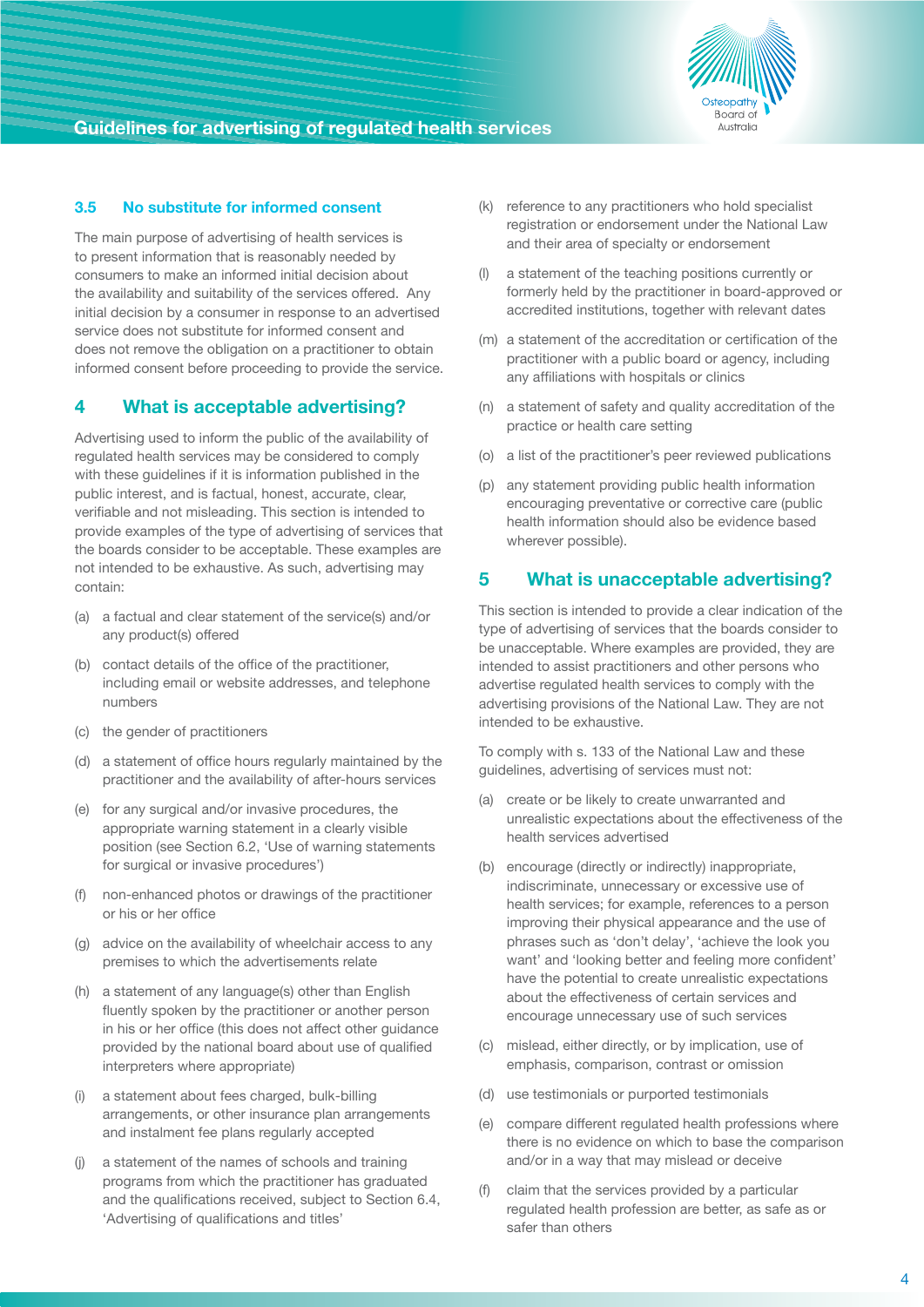

- (g) refer to the recovery time following provision of a regulated health service that may lead to unrealistic expectations
- (h) lead to, or be likely to lead to, inappropriate selfdiagnosis or self-treatment
- (i) abuse the trust or exploit a lack of knowledge by patients or clients
- (j) fail to disclose that there are health risks associated with a treatment
- (k) omit the necessary warning statement (see Section 6.2, 'Use of warning statements for surgical or invasive procedures')
- (l) contain language that could cause undue fear or distress
- (m) contain any information or material that is likely to make a person believe his or her health or wellbeing may suffer from not taking or undertaking the health service
- (n) contain price information that is inexact, or fails to specify any conditions or variables to an advertised price (see Section 6.5, 'Advertising of price information'), or offers time-limited discounts or inducements
- (o) contain any claim, statement or implication that
	- either expressly, or by omission, that the treatment is infallible, unfailing, magical, miraculous or a certain, guaranteed or sure cure
	- a practitioner has an exclusive or unique skill or remedy, or that a product is 'exclusive' or contains a 'secret ingredient'
	- a practitioner provides superior services to those provided by other registered health practitioners
	- the results of the health service offered are always effective
	- the services can be a substitute for public health vaccination or immunisation
- (p) purport to inform the public fully of the risks of undertaking a health procedure or to replace the process of informed consent
- (q) provide a patient or client with an unsolicited appointment time that has not been requested by the patient or client
- (r) promote tobacco products, smoking, alcohol, or any other addictive substances or products that are known to affect health adversely

(s) be vulgar, sensational, contrary to accepted standards of propriety or likely to bring a health profession into disrepute, for example, because the advertising is sexist.

## **6 Specific requirements**

#### **6.1 Use of graphic or visual representations**

Practitioners should use any graphic or visual representations in health service advertising with caution. This includes photographs of patients, clients or models, diagrams, cartoons or other images. A 'photograph' in relation to the advertised treatment includes images, graphic, or other visual representations or facsimiles.

If photographs of people are used in advertising of treatments, the photographs must only depict a real patient or client who has actually undergone the advertised treatment by the advertising doctor or practice, and who has provided written consent for publication of the photograph in the circumstances in which the photograph is used. Practitioners should not use photographs of actual patients or clients if the patient or client is vulnerable as a result of the type of treatment involved or if their ability to consent may be otherwise impaired.

Use of 'before and after' photographs in advertising of regulated health services has a significant potential to be misleading or deceptive, to convey to a member of the public inappropriately high expectations of a successful outcome and to encourage the unnecessary use of health services.

If 'before and after' photographs are used, care must be taken to ensure the public can trust the truthfulness of the images; for example by:

- providing images that are as similar as possible in content, camera angle, background, framing and exposure
- ensuring consistency in posture, clothing and make up
- ensuring consistency in lighting and contrast
- stating if photographs have been altered in any way
- confirming that the referenced procedure is the only visible change that has occurred for the person being photographed.

The guidelines do not prohibit use of stock photographs and models other than in relation to the advertising of particular treatments, provided that the other requirements of s. 133 and these guidelines are met. However, practitioners should exercise caution due to the potential to mislead consumers.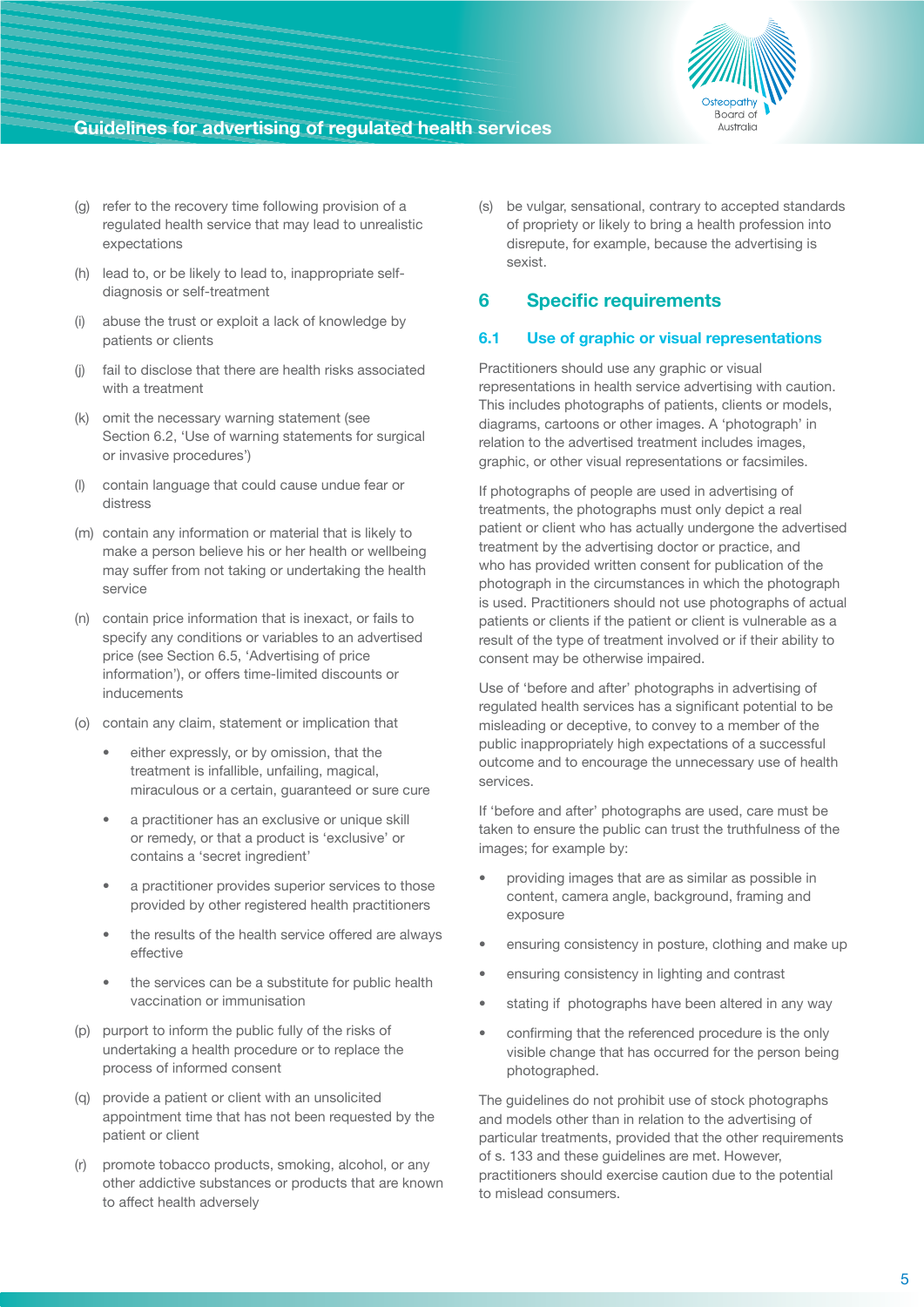

#### **6.2 Use of warning statements for surgical or invasive procedures**

Where a surgical (or 'an invasive') procedure is advertised directly to the public, the advertisement should include a clearly visible warning, with text along the following lines:

*'Any surgical or invasive procedure carries risks. Before proceeding, you should seek a second opinion from an appropriately qualified health practitioner.'*

The text of any warning label must not be in smaller print than the main text of the advertisement or in an obscure position in the advertisement.

#### **6.3 Use of comparative advertising**

It is difficult to include all required information to avoid a false or inaccurate comparison when comparing one health service or product with another. Therefore, comparative advertising is at risk of misleading the public. If practitioners use any form of comparative advertising, practitioners must not**:**

- make unsubstantiated claims, or
- deride or otherwise criticise the services or products offered by another practitioner, or
- make sensational statements that cannot be corroborated.

#### **6.4 Advertising of qualifications and titles**

A practitioner should state clearly his or her professional qualifications. Credentials and a practitioner's expertise in a particular field should be clear to the public.

#### 6.4.1 Use of titles in advertising

Section 117 of the National Law prohibits a practitioner from knowingly or recklessly taking or using any title that could be reasonably understood to induce a belief that the practitioner is registered in a health profession or a division of a health profession in which the practitioner is not registered.

Section 116 of the National Law prohibits a person who is not a practitioner from knowingly or recklessly taking or using a title that, having regard to the circumstances, indicates or could be reasonably understood to indicate the person is a registered health practitioner, or authorised or qualified to practise in a health profession.

Practitioners should avoid developing abbreviations of protected titles as these may be confusing.

There is no provision in the National Law that prohibits a practitioner from using titles such as 'doctor' or 'professor'.

If practitioners choose to adopt the title 'Dr' in their advertising, and they are not registered medical practitioners, then (whether or not they hold a Doctorate degree or PhD) they should make it clear that they do not hold registration as medical practitioners; for example, by including a reference to their health profession whenever the title is used, such as:

- Dr Isobel Jones (Dentist)
- Dr Walter Lin (Chiropractor).

The Psychology Board of Australia has developed specific advice for its profession. It advises registered psychologists that use of the title 'doctor' in their practice has the potential to mislead members of the public. Specifically, patients or clients may be misled into believing that the practitioner is a psychiatrist when they are not. Therefore, registered psychologists may not use such a title unless they hold a doctoral qualification from an approved higher education provider as listed in Part 2-1 Division 16 of the *Higher Education Support Act 2003* (Cwlth) or an overseas institution with an equivalent accreditation status. Where a registered psychologist holds a doctoral qualification that meets the above standard, if they advertise their services to the public, they should make it clear when using the title 'doctor' that they are not a registered medical practitioner or psychiatrist, for example:

- Dr Vanessa Singh (Psychologist)
- Dr Ivan Hassam (Doctor of Psychology).

#### 6.4.2 Advertising of specialties and endorsements

Section 116 of the National Law prohibits an unregistered person from claiming to be registered under the National Law or holding himself or herself out as being registered under the National Law in any of the regulated health professions.

Section 115 of the National Law prohibits a person from knowingly or recklessly taking or using a specialist title for a recognised specialty unless the person is registered under the National Law in the specialty.

Section 118 of the National Law prohibits a person who is not a specialist health practitioner from taking or using a title, name, initial, symbol, word or description that, having regard to the circumstances indicates, or could be reasonably understood to indicate, that the person is a specialist health practitioner or is authorised or qualified to practise in a recognised specialty.

A list of health professions with recognised specialties and the approved specialist titles for each recognised specialty is available on the websites of the relevant national boards. A registered practitioner who does not hold specialist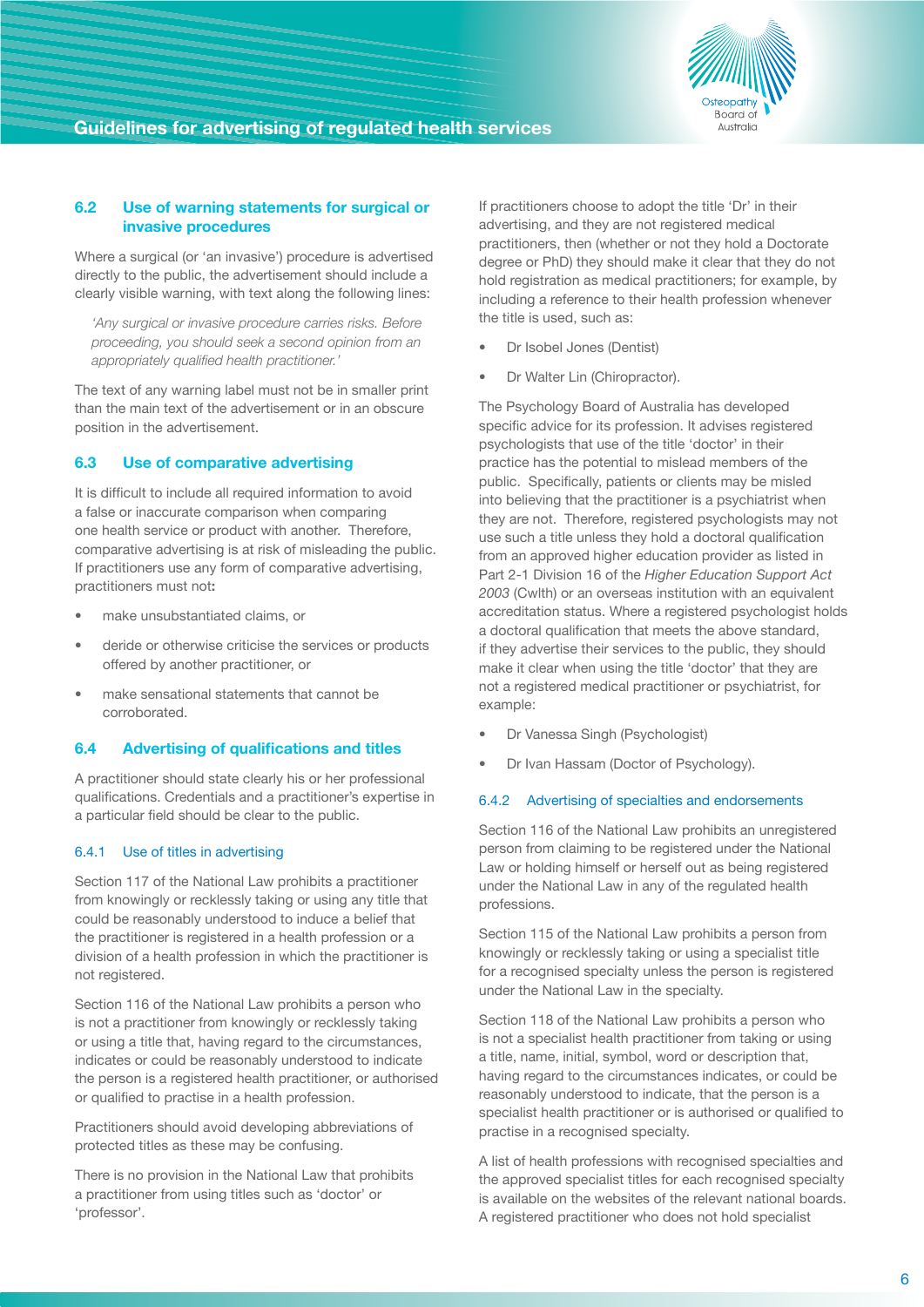

registration under the National Law may not use the title 'specialist', or through advertising or other means, present themselves to the public has holding specialist registration in a health profession.

Section 119 of the National Law prohibits a registered health practitioner from claiming:

- to hold a type of registration, or endorsement of registration that they do not hold, or
- to be qualified to hold an endorsement they do not hold.

A list of health professions with approved area of practice endorsements is available on the websites of the relevant national boards. The websites also explain the titles that a practitioner with an area of practice endorsement may use. A registered practitioner who does not hold an endorsement under the National Law may not, through advertising or other means, present themselves to the public as holding such an endorsement (e.g. using professional titles that are associated with an approved area of practice endorsement).

#### 6.4.3 Other qualifications or memberships

Advertising qualifications or memberships may be useful in providing the public with information about experience and expertise but may be misleading or deceptive if patients or clients can interpret the advertisements readily to imply that the practitioner is more skilled or has greater experience than is the case.

Patients or clients are best protected when practitioners advertise only those qualifications that are:

- approved for the purposes of registration or endorsement of registration, or
- conferred by approved higher education providers (within the meaning of the *Higher Education Support Act 2003* [Cwlth]), or
- conferred by an education provider that has been accredited by a government accreditation authority such as a government department.

A list of accreditation authorities and approved qualifications for each health profession is available at the website of the relevant national board.

Practitioners who are considering the use of titles, words or letters to identify and distinguish themselves in advertising, other than those professional titles protected under the National Law for their profession, are encouraged to ask themselves the following questions:

- Why do I wish to use this title, qualification, membership, words or letters in advertising material?
- Am I well qualified in the areas of practice that I offer and promote with these words?
- Is the basis for my use of title, qualification, membership, or other words or letters
	- > relevant to my area of health practice?
	- > current?
	- > verifiable?
	- > credible?
- If I display or promote my qualifications in advertising materials, is it easy to understand?
- Is there any risk of people misunderstanding or misinterpreting the words, letters or titles that I use?

#### **6.5 Advertising of price information**

Information in advertising of regulated health services about the price of procedures must be clear and not misleading. If the advertising is for goods or equipment that fall within the definition of a therapeutic good under the *Therapeutic Goods Act 1989* (Cwlth), then the advertising must comply with the *Therapeutic Goods Advertising Code 2007* and the *Price Information Code of Practice* as updated from time to time.

It is generally difficult to provide an accurate price of a health service in an advertisement due to the personal nature of such services and the number of variables involved in the treatment of each person. Any person advertising regulated health services should be very careful when including price information in health service advertising due to the significant potential for such information to mislead or encourage the unnecessary use of health services.

If fees and price information are to be advertised, then price information should be exact, with all fees for services clearly identifiable, and any conditions or other variables to an advertised price or fee disclosed.

Practitioners or other persons who advertise services:

- must not use phrases like 'as low as' or 'lowest prices', or similar words or phrases when advertising fees for services, prices for products or price information, or stating an instalment amount without stating the total cost
- should not compensate or give anything of value to a representative of the press, radio, television or other communication medium for professional publicity unless the fact of compensation is made known publicly
- must not advertise time-limited and special offers.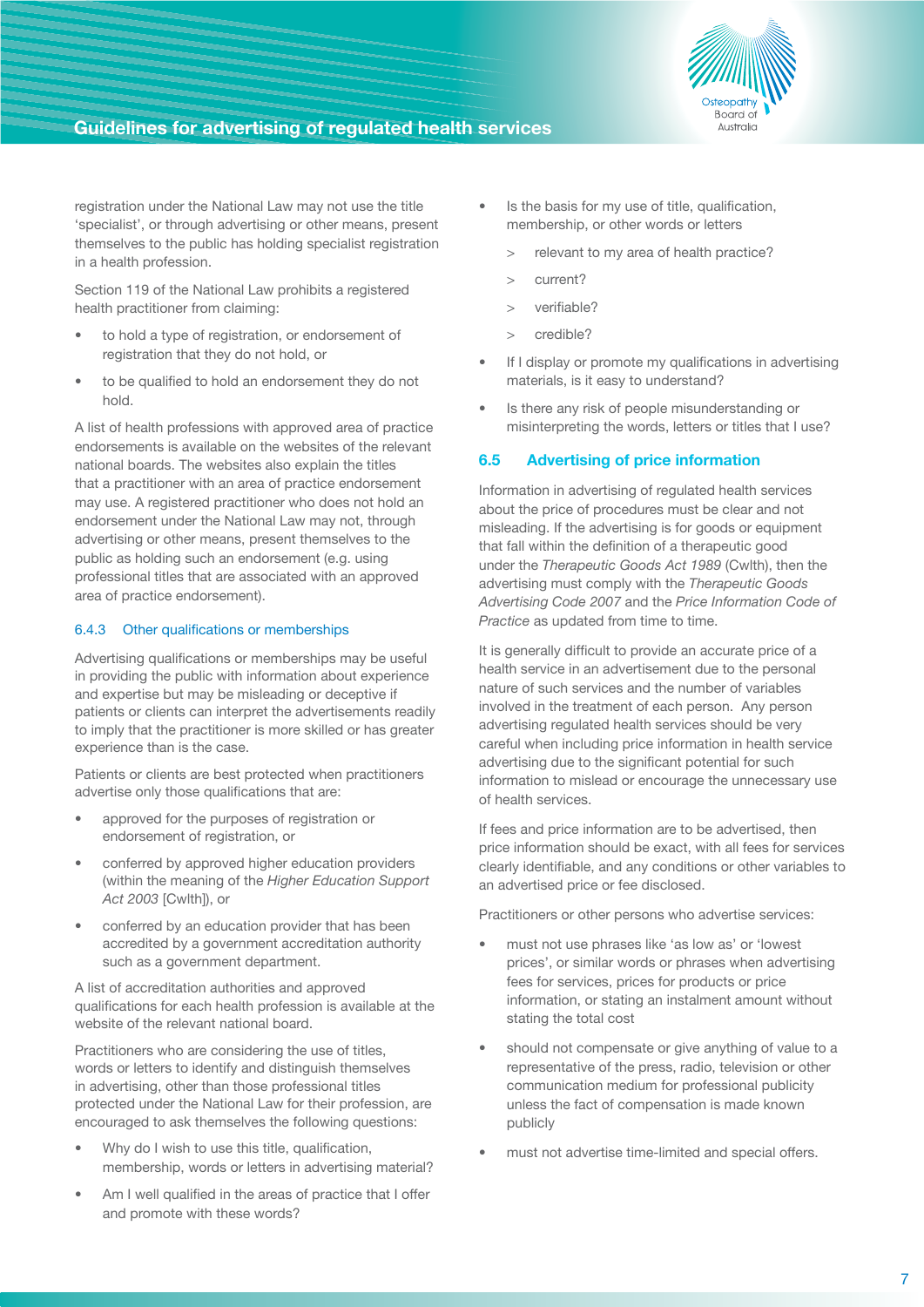

## **6.6 Use of gifts or discounts in advertising**

The use of gifts or discounts in advertising is inappropriate, due to the potential for such inducements to encourage the unnecessary use of regulated health services.

If a practitioner or a person advertising a regulated health service does use a discount, gift or any other inducement to attract patients or clients to a service, the offer must be truthful, and the terms and conditions of that offer must be set out clearly in the advertisement.

Discounts, gifts or other inducements must not be used in advertising of medicines that have potential for abuse or misuse due to the greater potential for harm. In relation to other medicines and therapeutic goods, the boards strongly discourage the use of prizes, bonuses, bulk purchases or other endorsements that may encourage the unnecessary consumption of medicines or other therapeutic goods.

## **6.7 Use of scientific information in advertising**

The boards encourage caution when using scientific information in advertising of regulated health services. When a practitioner chooses to use scientific information in advertising, it should:

- be presented in a manner that is accurate, balanced and not misleading
- use terminology that is understood readily by the audience to whom it is directed
- identify clearly the relevant researchers, sponsors and the academic publication in which the results appear
- be from a reputable and verifiable source.

## **7 Advertising of therapeutic goods**

## **7.1** *Therapeutic Goods Advertising Code 2007*

Under the *Therapeutic Goods Advertising Code 2007*:

- there are general prohibitions on advertisements for therapeutic products that
	- > appeal to fear
	- > are misleading
	- > raise unrealistic expectation on claims to efficacy
	- > claim to have miraculous properties, etc
- advertising must not be directed to minors, with certain exceptions (e.g. sunscreen and condoms)
- representations about abortifacient action, neoplastic disease (except in relation to the use of sunscreens), sexually transmitted diseases (except in relation to

contraceptive devices), HIV/AIDS or mental illness are prohibited

approval must be obtained from the Therapeutic Goods Administration to advertise therapeutic goods for 'serious diseases' that are listed in the Code*.*

Advertisements must contain:

- the trade name of the product
- a reference to its permitted indications only
- (where applicable) a list of the ingredients
- the following statements prominently displayed
	- > always read the label
	- > use only as directed
	- > if symptoms persist, see your doctor/health care professional.

#### **7.2 Advertising of scheduled medicines**

Almost all State and Territory drugs and poisons laws prohibit the advertising to the public of substances in Schedule 4 (prescription only medicines), Schedule 8 (controlled drugs) and Schedule 9 (prohibited substances) of the current Poisons Standard (the *Standard for Uniform Scheduling of Drugs and Poisons*). The same restriction applies to the advertising of substances in Schedule 3 (pharmacist only medicines), with the exception of those substances listed in Appendix H of the current Poisons Standard.

A list that states only the names, strengths, pack sizes and prices of medicines in the above categories is a price list rather than an advertisement. Other words, and pictorial representations and photographs are not permitted in price lists.

#### **7.3 Advertising of vitamin supplements**

Advertisements for vitamin supplements must be accompanied by the words '*Vitamin supplements may be of assistance if dietary intake is inadequate*'. These words must be placed as close as possible to the item being advertised. Placement of these words in a footnote is not acceptable.

#### **7.4 Advertisements for analgesics for internal use**

Subject to Section 7.2, 'Advertising of scheduled medicines', any advertisements for analgesics for internal use are to be accompanied by the words '*Use only as directed. Incorrect use could be harmful. Consult your health care practitioner if pain or symptoms persist*'. These words must be placed as close as possible to the item being advertised. Placement of these words in a footnote is not acceptable.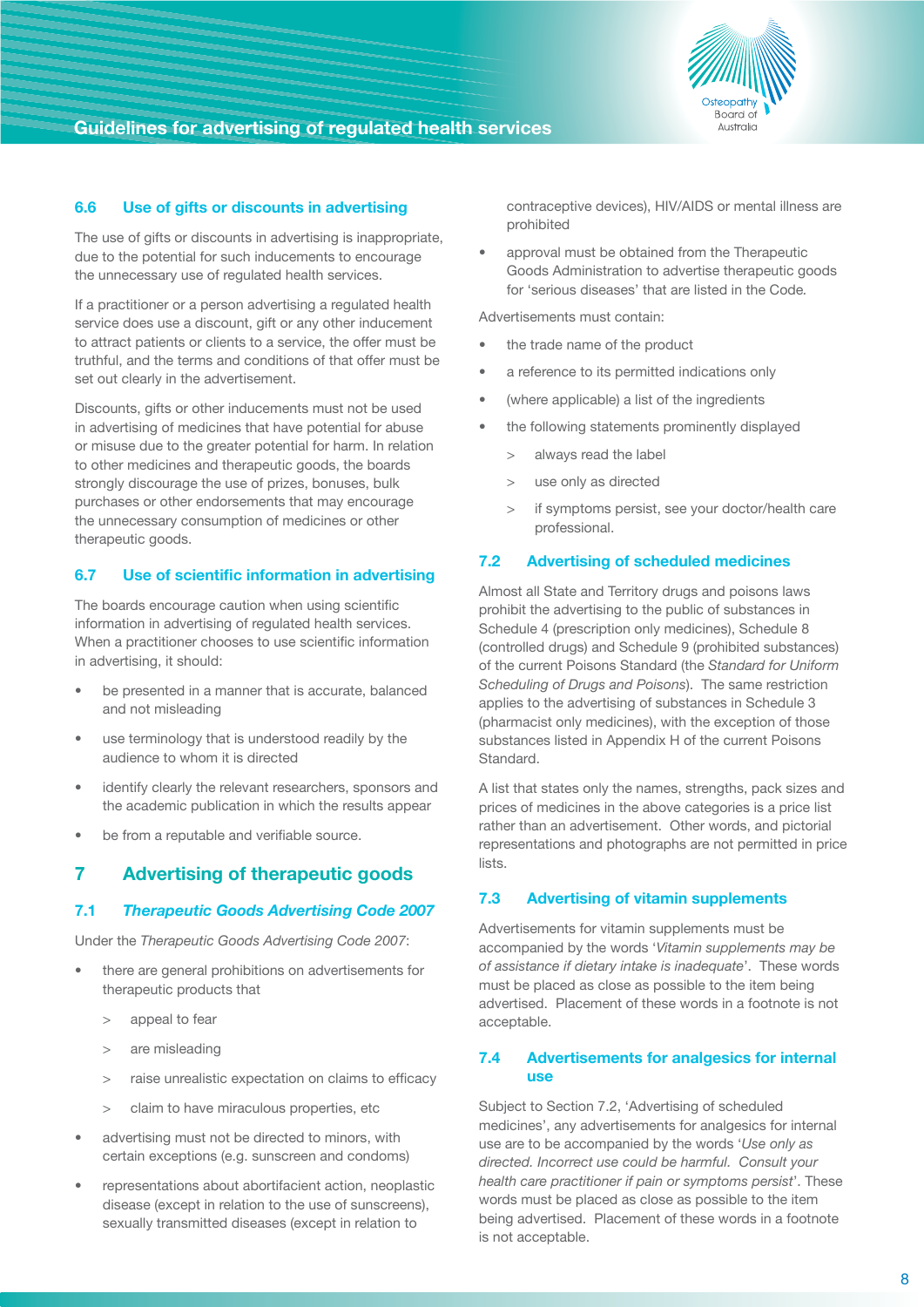

An analgesic for internal use consists of one or more of the following:

- salicylic acid and its derivatives and their salts
- • codeine
- other nonsteroidal anti-inflammatory drugs
- paracetamol, except when formulated in combination with other ingredients for symptomatic and episodic use in the treatment of colds.

#### **7.5 Advertisements for Schedule 3 medicines listed in Appendix H of the current Poisons Standard**

Advertisements for Schedule 3 medicines listed in Appendix H of the current Poisons Standard (the S*tandard for Uniform Scheduling of Drugs and Poisons*) are to be accompanied by the words '*Your pharmacist's advice is required*'. These words must be placed as close as possible to the item being advertised. Placement of these words in a footnote is not acceptable.

#### **7.6 Use of Repeat Authorisation Forms for advertising**

The tear-off strip on the right-hand side of Repeat Authorisation Forms for prescription medicines must not be used for advertising, other than a statement, if considered necessary, of the name, address and telephone number of the pharmacy that issued the repeat authorisation and their hours of business.

#### **7.7 Other board-specific requirements**

The Pharmacy Board of Australia also requires that advertising of medicines must not:

- offer any personal incentives to pharmacy assistants or employed pharmacists to recommend or supply therapeutic products
- include an offer of a sample.

Advertising of other therapeutic goods must state '*Your (practitioner) will advise you whether this preparation (product name) is suitable for you/your condition*'.

## **8 Consequences of breach of advertising requirements**

The national boards remind all practitioners of their legal and ethical responsibilities in providing the public with clear and accurate information about the availability of health services. Practitioners are also reminded that members of the public may have limited understanding of many aspects of these services and may be vulnerable as a result.

In determining whether an advertisement is misleading, whether it creates an unreasonable expectation of beneficial treatment, or encourages (directly or indirectly) the indiscriminate or unnecessary use of regulated health services or medicines, the boards will consider the overall impression of the advertisement and the likely impact the advertisement may have on a member of the public. Specifically, a national board will consider what conclusions a member of the public can reasonably infer from material contained within an advertisement and whether the material is likely to mislead or deceive, either directly or by omission. Qualifiers or disclaimers should be displayed obviously rather than contained in fine print.

National boards cannot give legal advice or opinion, and cannot 'vet' or pre-approve advertisements for compliance with these guidelines. If a person is in doubt about whether his or her advertisement might be in breach of the National Law, that person should seek his or her own advice (e.g. from professional indemnity insurers or lawyers) before placing the advertisement.

## **8.1 Registered health practitioners**

Failure to adhere to the guidelines may be investigated by a national board (either in response to a notification or on its own motion). A breach of the guidelines may constitute unprofessional conduct and/or professional misconduct, and as such, may be dealt with by the boards through the disciplinary mechanisms available under the National Law.

When a practitioner is found by a national board's performance and professional standards panel, or a State or Territory tribunal to have engaged in unprofessional conduct and/or professional misconduct in relation to advertising of regulated health services, the determinations that may be made under the National Law include, but are not limited to, one or more of the following:

- requiring the practitioner to undergo counselling
- cautioning the practitioner
- reprimanding the practitioner
- requiring the practitioner to undertake further education
- imposing conditions on the registration of the practitioner (e.g. requiring the practitioner to publish a retraction or correction)
- imposing a fine on the practitioner
- suspending or cancelling the practitioner's registration.

Breach of consumer legislation independent of these guidelines may be dealt with under relevant Commonwealth, State or Territory laws.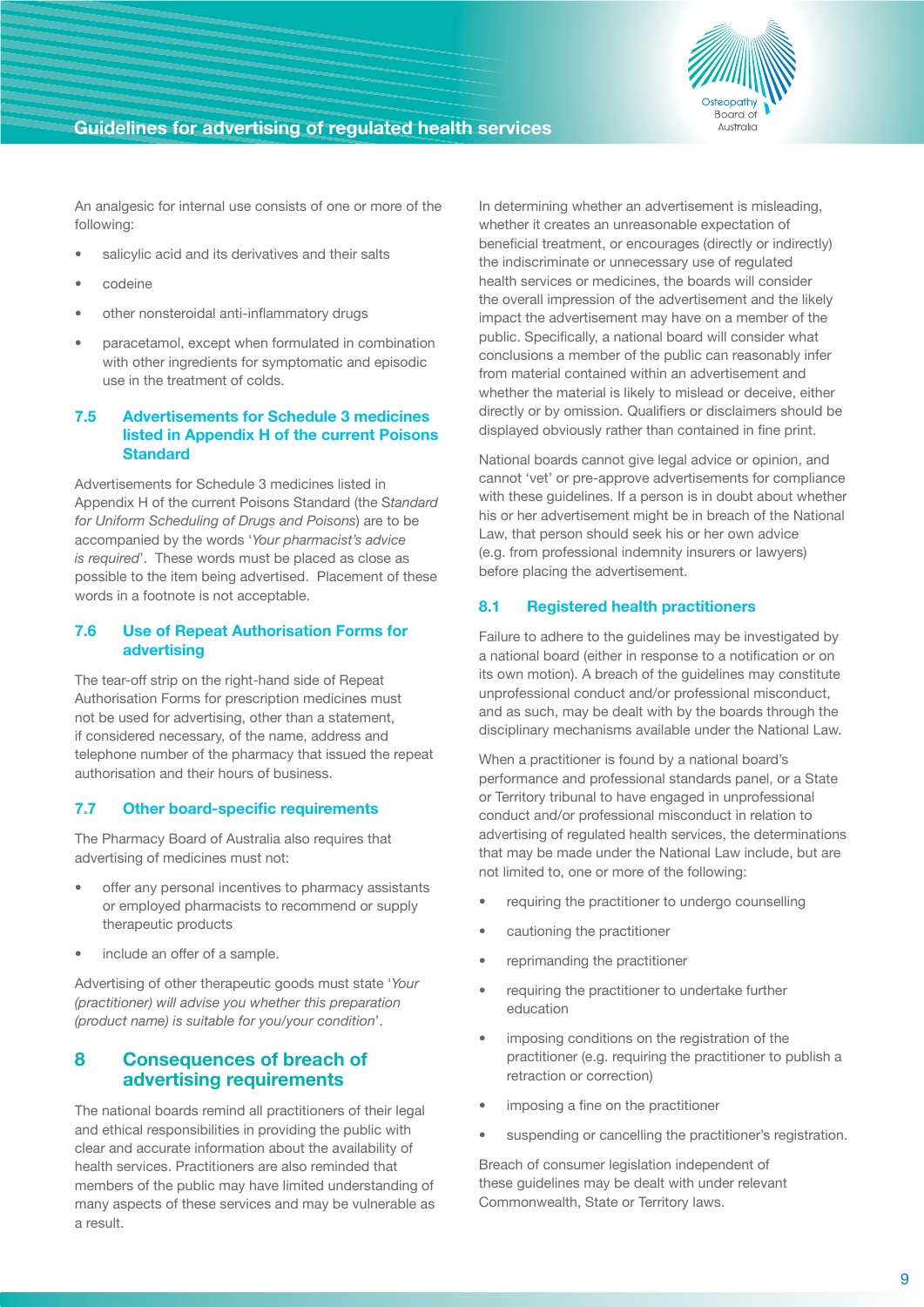

## **8.2 Persons who are not registered**

A breach of s. 133 of the National Law by a person who is not a registered health practitioner or a body corporate may result in the person (or body corporate) being prosecuted in the relevant State or Territory Magistrates' Court, and a financial penalty may be imposed.

## **9 How a notification or complaint may be made**

Under s. 146 of the National Law, if a person reasonably believes that a registered practitioner or an unregistered person has breached s. 133 of the National Law with respect to the advertising of a regulated health service, the person may make a notification to the Australian Health Practitioner Regulation Agency (AHPRA). A notification or complaint must include the basis for making the notification; that is, it must specify what the notification is about.

A complaint may be made verbally, by phoning 1300 419 495 or at any of the State and Territory offices of AHPRA:

| <b>ACT</b>         | 11 Torrens Street, Braddon, ACT 2612                        |
|--------------------|-------------------------------------------------------------|
| New South Wales    | Level 51, 680 George Street, Sydney,<br><b>NSW 2000</b>     |
| Northern Territory | Level 2, Cnr McMinn and Bennett<br>Streets, Darwin, NT 0800 |
| Queensland         | Level 18, 179 Turbot Street, Brisbane,<br>Qld 4000          |
| South Australia    | Level 8, 121 King William Street,<br>Adelaide, SA 5000      |
| Tasmania           | Level 12, 86 Collins Street, Hobart,<br>Tas 7000            |
| Victoria           | Level 8, 111 Bourke Street,<br>Melbourne, Vic 3000          |

To make a notification in writing:

- post your notification to AHPRA, GPO Box 9958 in your capital city, or
- use the online enquiry form on the AHPRA website (see the 'Contact Us' page), or
- fax 03 8708 9003.

## **10 Definitions**

**Invasive procedure** means any operation or other procedure that:

- (a) penetrates or pierces the skin by any instrument other than a needle, other than minor dental or minor podiatric procedures, or
- (b) is an elective procedure requiring more than local anaesthetic or sedation, or
- (c) requires admission to a day procedure centre (DPC) or hospital, or
- (d) involves significant risk associated with surgical and/ or anaesthetic complications.

#### Date of issue: 1 July 2010

| Date of review: This quideline will be reviewed at |
|----------------------------------------------------|
| least every three years                            |

Last reviewed:

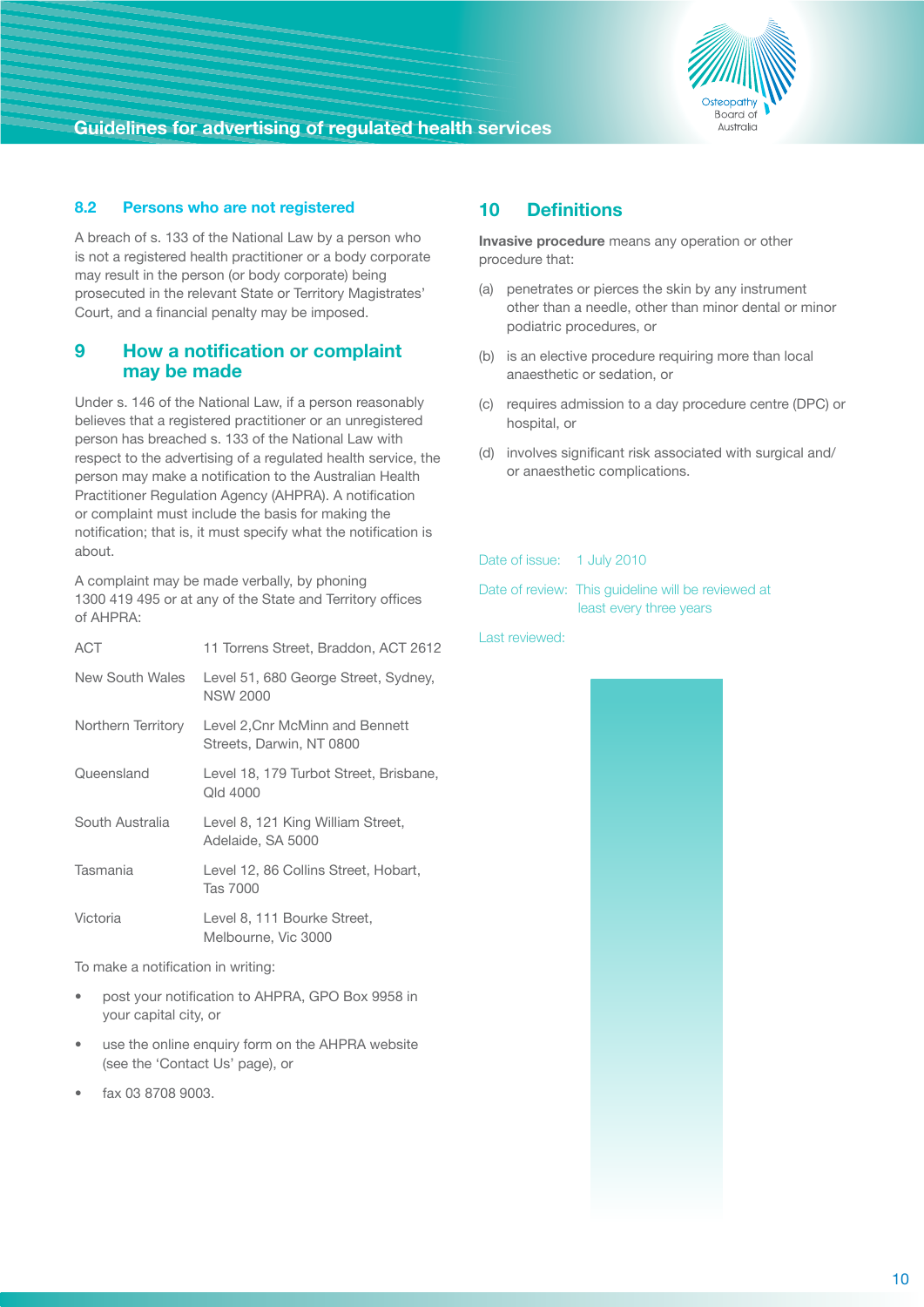

## **Attachment 1 Extract of relevant provisions from the** *Health Practitioner Regulation National Law Act 2009* **(Qld)**

## **Part 5, Division 3 Registration standards and codes and guidelines**

#### **39 Codes and guidelines**

A National Board may develop and approve codes and guidelines —

- (a) to provide guidance to the health practitioners it registers; and
- (b) about other matters relevant to the exercise of its functions.

**Example.** A National Board may develop guidelines about the advertising of regulated health services by health practitioners registered by the Board or other persons for the purposes of section 133.

#### **40 Consultation about registration standards, codes and guidelines**

- (1) If a National Board develops a registration standard or a code or guideline, it must ensure there is wideranging consultation about its content.
- (2) A contravention of subsection (1) does not invalidate a registration standard, code or guideline.
- (3) The following must be published on a National Board's website —
	- (a) a registration standard developed by the Board and approved by the Ministerial Council;
	- (b) a code or guideline approved by the National Board.
- (4) An approved registration standard or a code or guideline takes effect —
	- (a) on the day it is published on the National Board's website; or
	- (b) if a later day is stated in the registration standard, code or guideline, on that day.

#### **41 Use of registration standards, codes or guidelines in disciplinary proceedings**

An approved registration standard for a health profession, or a code or guideline approved by a National Board, is admissible in proceedings under this Law or a law of a

co-regulatory jurisdiction against a health practitioner registered by the Board as evidence of what constitutes appropriate professional conduct or practice for the health profession.

## **133 Advertising**

- (1) A person must not advertise a regulated health service, or a business that provides a regulated health service, in a way that —
	- (a) is false, misleading or deceptive or is likely to be misleading or deceptive; or
	- (b) offers a gift, discount or other inducement to attract a person to use the service or the business, unless the advertising also states the terms and conditions of the offer; or
	- (c) uses testimonials or purported testimonials about the service or business; or
	- (d) creates an unreasonable expectation of beneficial treatment; or
	- (e) directly or indirectly encourages the indiscriminate or unnecessary use of regulated health services.

Maximum penalty

- (a) in the case of an individual  $-$  \$5,000; or
- (b) in the case of a body corporate \$10,000.
- (2) A person does not commit an offence against subsection (1) merely because the person, as part of the person's business, prints or publishes an advertisement for another person.
- (3) In proceedings for an offence against this section, a court may have regard to a guideline approved by a National Board about the advertising of regulated health services.
- (4) In this section regulated health service means a service provided by, or usually provided by, a health practitioner.

#### **5 Definitions**

Health practitioner' means an individual who practises a health profession.

'Health profession' means the following professions, and includes a recognised specialty in any of the following professions —

- (a) Aboriginal and Torres Straight Islander health practice;
- (b) Chinese medicine;